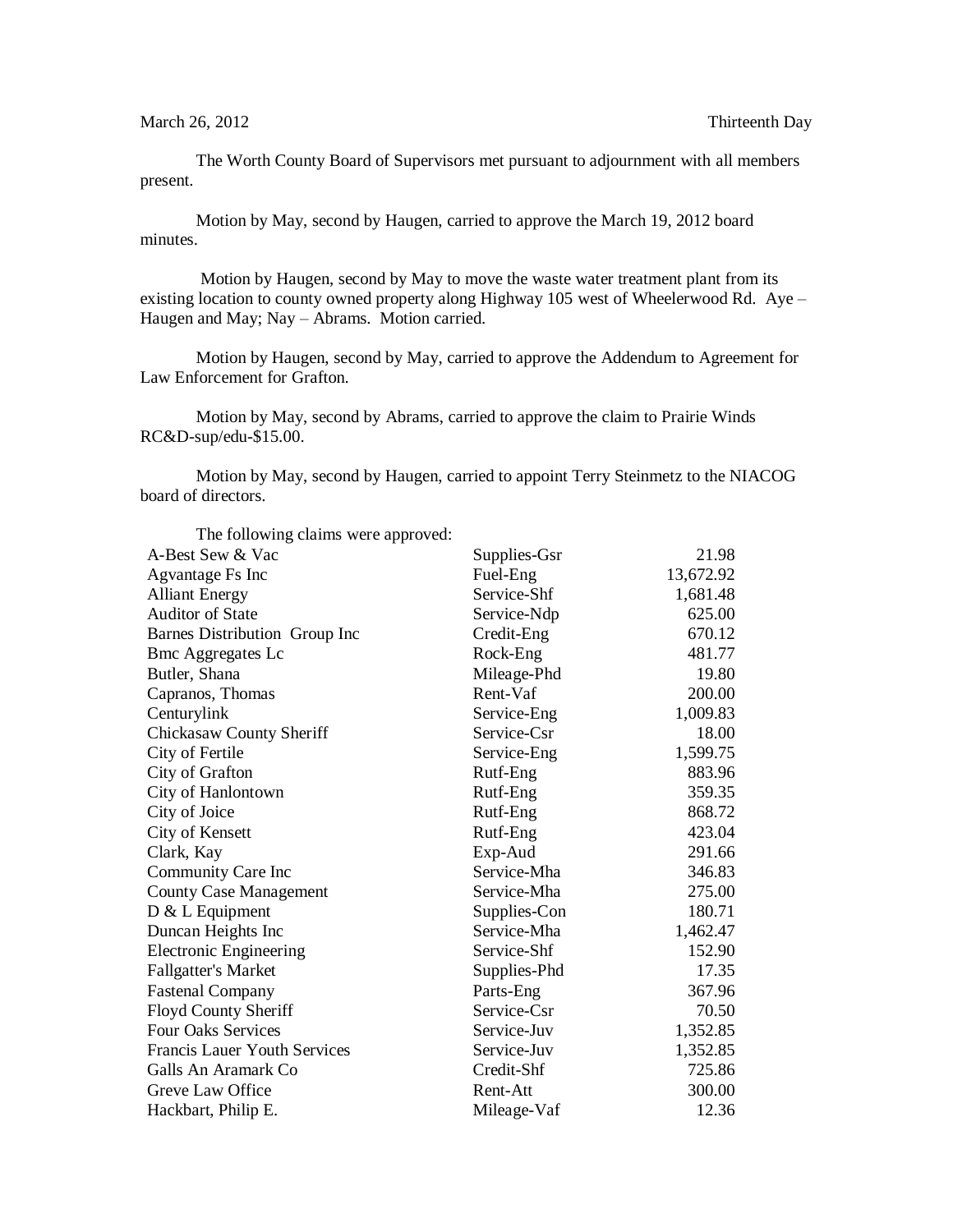| Hanson, Jim                           | Exp-Con          | 41.00     |
|---------------------------------------|------------------|-----------|
| Haugen, David                         | Exp-Sup          | 598.29    |
| I35/105 Welcome Center Inc.           | H/M Tax-Ndp      | 7,638.79  |
| Iowa Apco                             | Edu-Shf          | 235.00    |
| <b>Iowa Emergency Number Associat</b> | Edu-Shf          | 210.00    |
| <b>Iowa Prison Industries</b>         | Supplies-Eng     | 184.80    |
| Iowa State Sheriff's & Deputies       | Edu-Shf          | 375.00    |
| Isac Group Health                     | Monthly Ins Prem | 46,548.00 |
| Johnson, Hal                          | Rent-Phd         | 940.00    |
| Johnson, Teresa                       | Mileage-Phd      | 23.00     |
| Kenison, Elizabeth                    | Exp-Rec          | 489.35    |
| Kossuth County Sheriff                | Service-Csr      | 16.00     |
| <b>Lawson Products Inc</b>            | Parts-Eng        | 4,026.92  |
| Lea Mobile Glass Inc                  | Service-Eng      | 155.00    |
| Low's Amoco Bp                        | Fuel-Asr         | 79.84     |
| Manly Junction Signal                 | Service-Con      | 100.00    |
| <b>Martin Marietta Materials</b>      | Rock-Eng         | 14,178.93 |
| <b>Mason City Business Systems</b>    | Service-Phd      | 82.19     |
| May, Dennis                           | Mileage-Sup      | 106.09    |
| <b>Medical Arts Press</b>             | Supplies-Phd     | 432.66    |
| Medline Industries Inc.               | Supplies-Phd     | 65.43     |
| <b>Mental Health Center</b>           | Service-Mha      | 6,848.80  |
| <b>Mercy Clinics</b>                  | Service-Shf      | 266.00    |
| Meyer Garage                          | Service-Eng      | 58.43     |
| <b>Midwest Wheel Companies</b>        | Supplies-Eng     | 634.28    |
| Mireles, Sandra                       | Mileage-Nha      | 416.64    |
| Mueller, Dean A                       | Exp-Con          | 51.96     |
| Myli, Diane                           | Mileage-Phd      | 18.05     |
| Napa Auto Parts                       | Supplies-Eng     | 429.79    |
| Nasby's Radiator Service              | Service-Eng      | 75.00     |
| Nive Services Inc                     | Service-Mha      | 1,143.30  |
| North Iowa Printing                   | Supplies-Mha     | 296.21    |
| Northwood Anchor                      | Service-Rec      | 136.00    |
| Northwood Lumber                      | Supplies-Eng     | 1,440.04  |
| Northwood Welding Inc                 | Service-Eng      | 85.50     |
| Northwoods State Bank                 | Supplies-Rec     | 80.00     |
| <b>Olsons Trading Post Inc</b>        | Parts-Eng        | 298.97    |
| <b>Opportunity Village</b>            | Service-Mha      | 659.88    |
| Overhead Door Co of Mason City        | Service-Recy     | 359.00    |
| Paetec                                | Service-Eng      | 15.34     |
| Parmley, Jerry                        | Exp-Vaf          | 39.95     |
| Peopleservice, Inc.                   | Service-Wwt      | 11,875.00 |
| Pfi                                   | Service-Csr      | 197.00    |
| <b>Pinnacle Quality Insight</b>       | Service-Phd      | 150.00    |
| Prazak, Edie                          | Mileage-Hha      | 77.00     |
| <b>Premier Security Company</b>       | Service-Csr      | 42.00     |
| Reinhart Food Service Llc             | Supplies-Shf     | 476.98    |
| Rollins, Sarah                        | Mileage-Hha      | 59.00     |
| Schoeller, Mark                       | Mileage-Csr      | 241.02    |
| Secretary of State                    | Fee-Shf          | 30.00     |